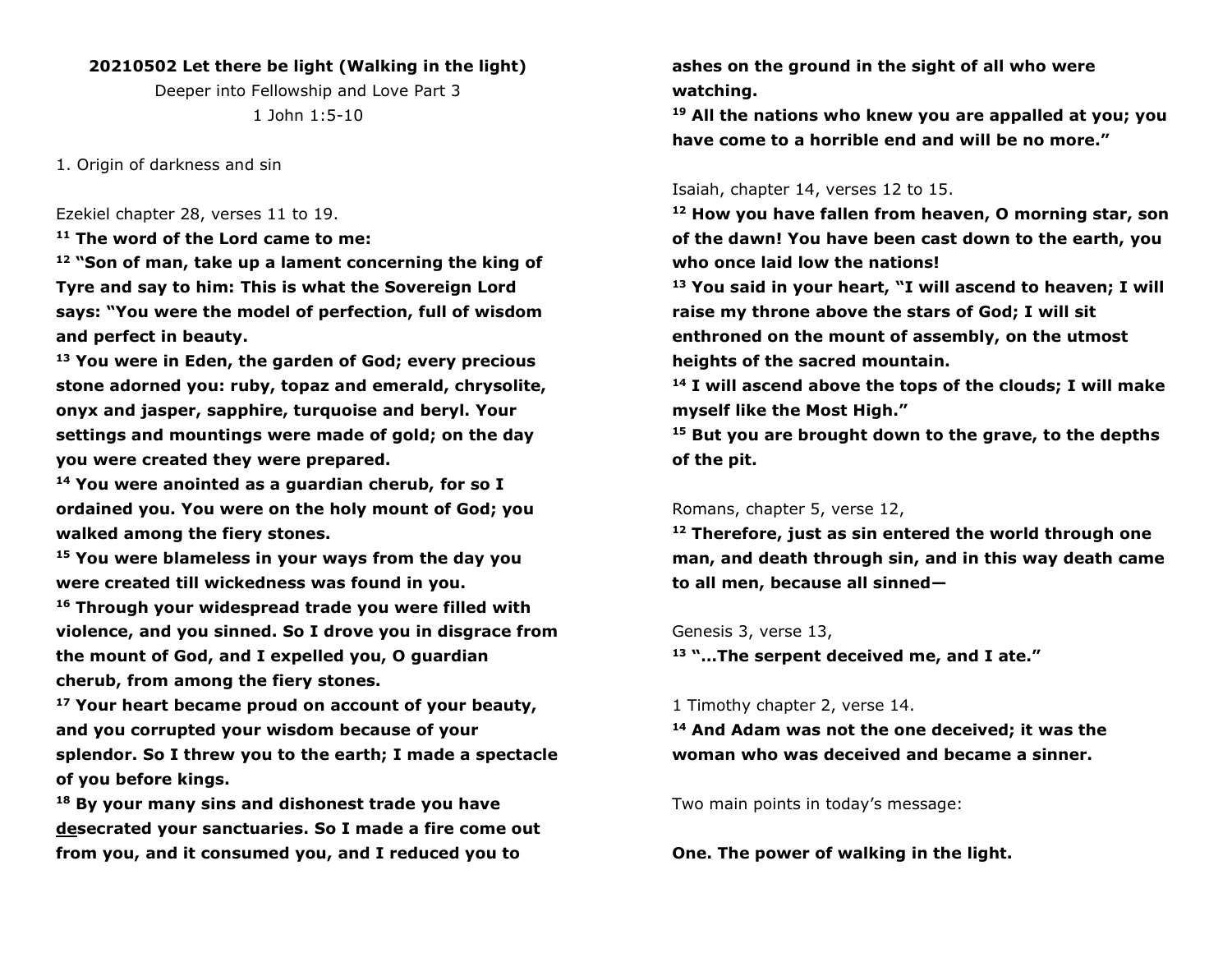**Two. The significance of confession before God.** 

#### Jesus came:

**To show us what it meant to walk in the light of God. To give us the light back.**

### Genesis, chapter 1, verse 26.

**<sup>26</sup> Then God said, "Let us make man in our image, in our likeness, and let them rule over the fish of the sea and the birds of the air, over the livestock, over all the earth, and over all the creatures that move along the ground."**

### Matthew 28, verse 18.

**<sup>18</sup> Then Jesus came to them and said, "All authority in heaven and on earth has been given to me."**

# Romans 5:17,

**<sup>17</sup> For if, by the trespass of the one man, death reigned through that one man, how much more will those who receive God's abundant provision of grace and of the gift of righteousness reign in life through the one man, Jesus Christ.**

# **1. THE POWER OF WALKING IN THE LIGHT**

## 1 John chapter 1, verses 6 to 7.

**<sup>6</sup> If we claim to have fellowship with him yet walk in the darkness, we lie and do not live by the truth.**

**<sup>7</sup> But if we walk in the light, as he is in the light, we have fellowship with one another, and the blood of Jesus, his Son, purifies us from all sin.**

#### First, Proverbs 7, 1 to 3.

**<sup>1</sup> My son, keep my words and store up my commands within you.**

**<sup>2</sup> Keep my commands and you will live; guard my teachings as the apple of your eye.**

**<sup>3</sup> Bind them on your fingers; write them on the tablet of your heart.**

Psalm 119, verse 11, and verse 105.

**<sup>11</sup> I have hidden your word in my heart that I might not sin against you.**

**<sup>105</sup> Your word is a lamp to my feet and a light for my path.**

### Matthew, chapter 4, verse 4.

**<sup>4</sup> Jesus answered, "It is written: 'Man does not live on bread alone, but on every word that comes from the mouth of God.'"**

## John 18, verses 36 and 37.

**<sup>36</sup> Jesus said, "My kingdom is not of this world. If it were, my servants would fight to prevent my arrest by the Jews. But now my kingdom is from another place." <sup>37</sup> "You are a king, then!" said Pilate. Jesus answered, "You are right in saying I am a king. In fact, for this reason I was born, and for this I came into the world, to testify to the truth. Everyone on the side of truth listens to me."**

The word 'testify' here, in the Greek, *'martureo'*, meaning "to bear witness".